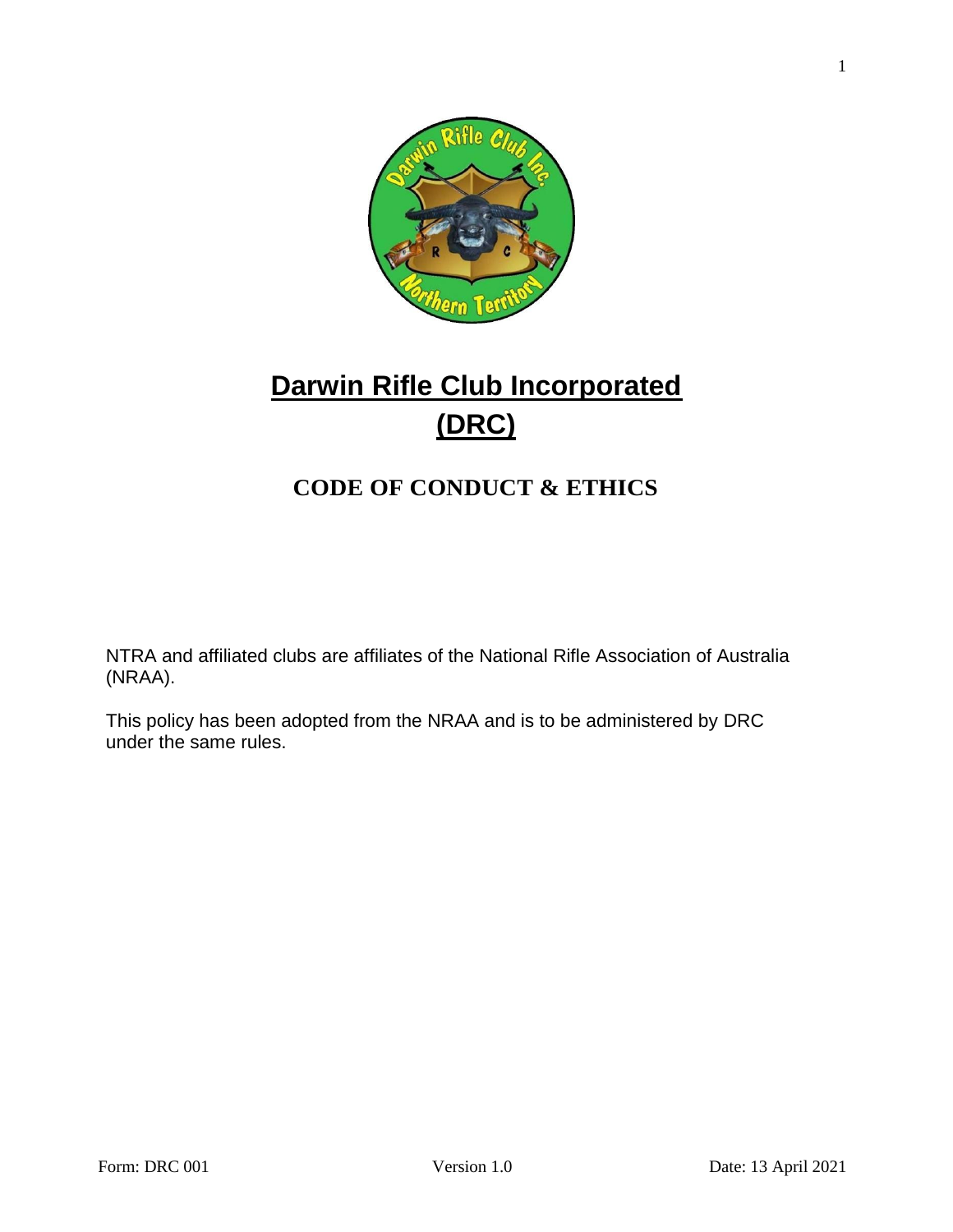# **Darwin Rifle Club Incorporated**

### **CODE OF CONDUCT & ETHICS**

**Member Protection Policy**

Effective 13/04/2021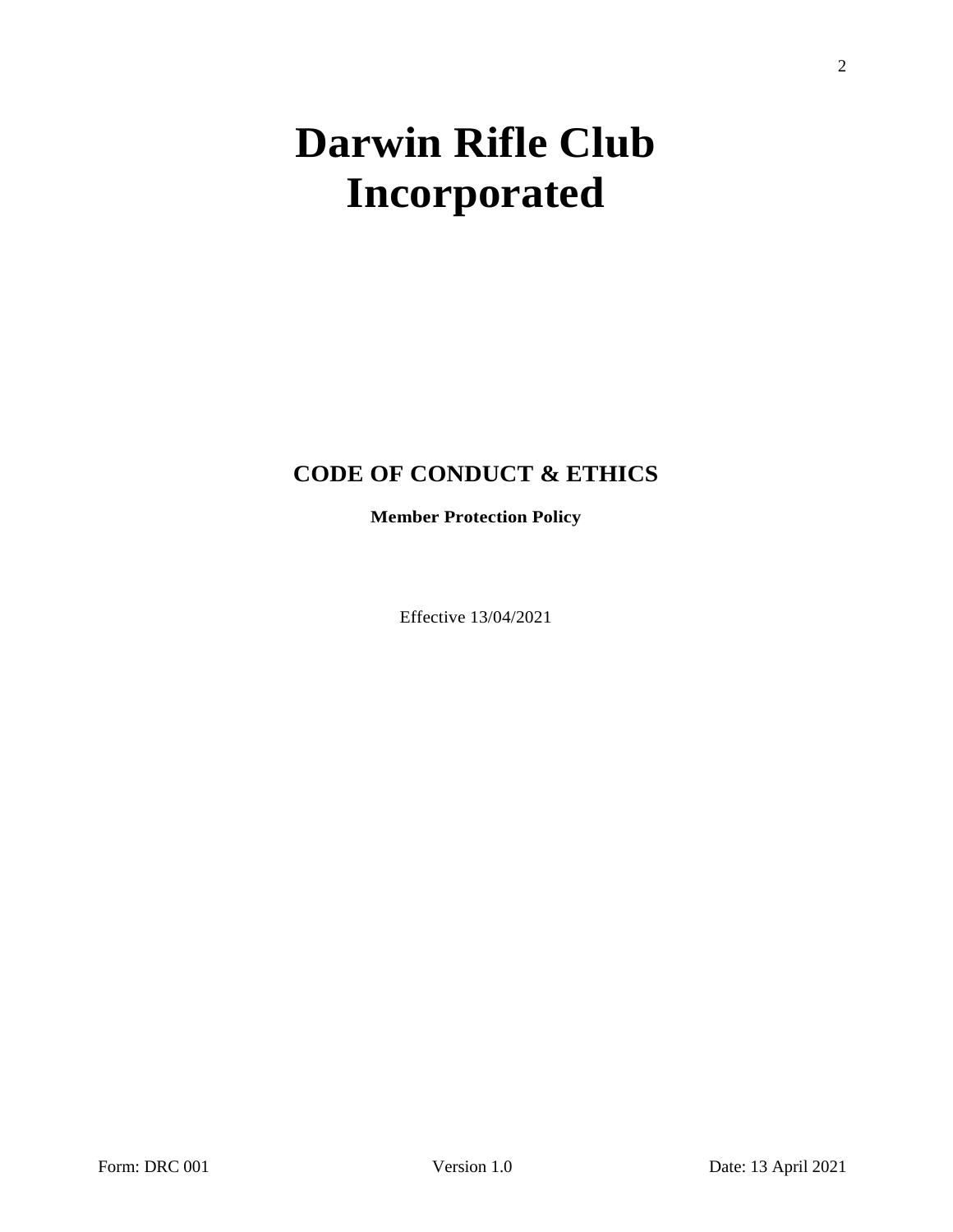| <b>ITEM</b> | <b>DESCRIPTION</b>                                                                                         | PAGE NO        |
|-------------|------------------------------------------------------------------------------------------------------------|----------------|
| 1.          | <b>INTRODUCTION</b><br>1.1 Law and Harassment<br>1.2 Summary of Australian Anti-Discrimination Legislation | $4 - 5$        |
| 2.          | <b>REQUIREMENTS</b>                                                                                        | 6              |
| 3.          | WHO DOES IT COVER                                                                                          | 6              |
| 4.          | <b>STATUS</b>                                                                                              | $\overline{7}$ |
| 5.          | WHAT IS AN OFFENCE                                                                                         | $\overline{7}$ |
| 6.          | HOW TO MAKE A COMPLAINT                                                                                    | $\overline{7}$ |
| 7.          | <b>COMPLAINT PROCESS</b>                                                                                   | 7              |
| 8.          | <b>INVESTIGATION AND HEARINGS</b>                                                                          | 8              |
| 9.          | <b>HOW TO APPEAL</b>                                                                                       | 8              |
| 10.         | <b>PENALTIES</b>                                                                                           | $8-9$          |
| 11.         | <b>DEFINITIONS</b>                                                                                         | 9              |
| 12.         | <b>DECLARATION</b>                                                                                         | 10             |

#### **C O N T E N T S**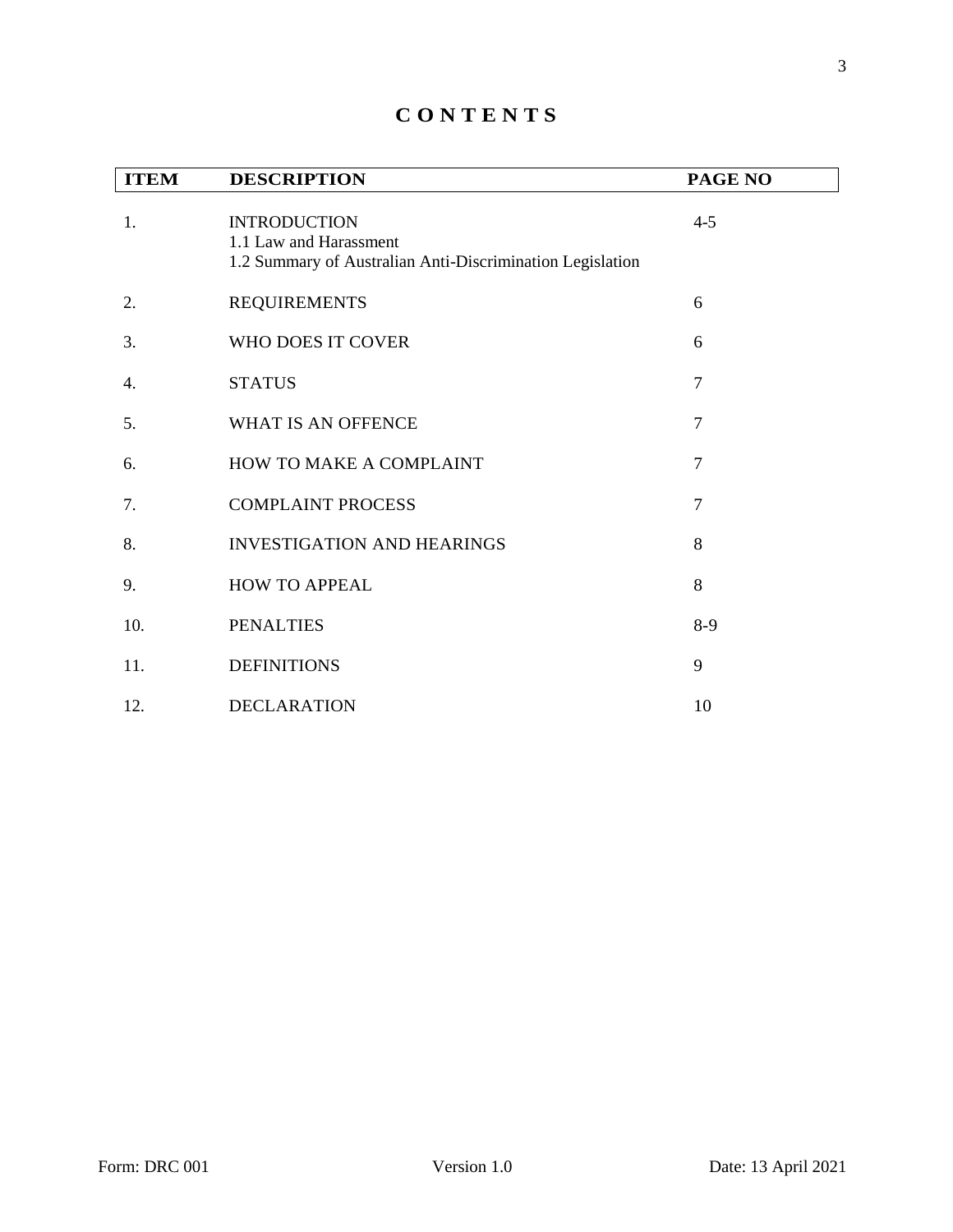#### **CONDUCT & ETHICS**

#### **1. INTRODUCTION**

#### **1.1.1 The Law and Harassment**

The law does not recognise or prohibit harassment per se. However, there are several stateand federal laws that impact directly on harassing behaviour. Some of these are:

- Sexual Harassment
- Harassment on grounds of disability
- · Discrimination
- · Vicarious Liability

#### **1.1.2 Sexual Harassment:**

Two categories of sexual harassment can be identified broadly by;

- Direct or implied threat, promise or benefit, sometimes termed as 'sexual blackmail'.
- Behaviour which creates a hostile or sexually permeated environment, namely where sexual conduct such as crude remarks, jokes or general banter, or the display of offensive material, makes the working or sporting environment uncomfortable.

#### **1.1.3 Disability Harassment:**

Includes harassment based on physical, mental or psychological disability or an associate or aide of a person with a disability. Examples include;

- interfering with a disability aid (e.g. hearing aid)
- obstructing a person in a manner that compounds his or her disability mocking a person's disability (asking a vision impairment person to describe a scene)
- creating a hostile environment (mimicking)

#### **1.1.4 Discrimination:**

Sometimes harassment is not just based on grounds such as sexuality but consists simply of an abuse of power which the harasser holds over those harassed. For example;

- Age
- **Marital Status**
- Political belief / activity
- Race
- Gender
- Bullying and humiliation of athletes by coaches;
- Abuse of officials by 'players';
- Practical jokes which cause embarrassment or endanger others safety

4

3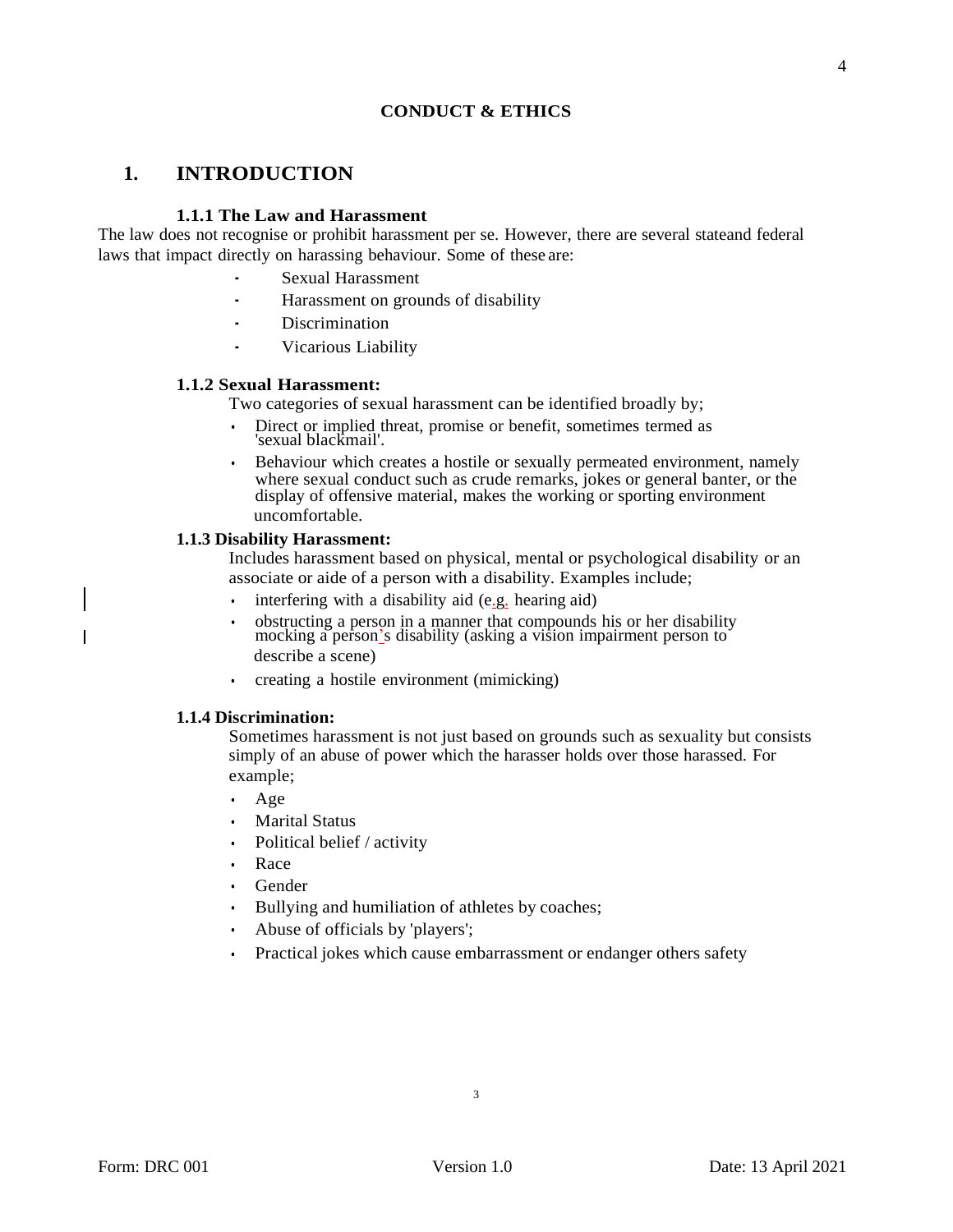#### **CONDUCT & ETHICS**

#### **1.1.5 Vicarious Liability:**

It is a general legal principle that an individual is personally liable for his or her own unlawful acts. However, in some circumstances, employers can be held liable for wrongs committed by employees in the course of the employees' work, even if there is no deliberate contribution to the wrongful act on the part of the employer. This is referred to as vicarious liability.

Vicarious liability may apply not only in respect of employees, but also in respect of people acting on behalf of an organisation. Thus, if an employee harasses athletes or other non-employees in the workplace, the employer can be held legally responsible and may be liable to pay damages.

Also, if someone representing a sporting organisation, even in a voluntary capacity, harasses an athlete, a staff member or anyone else encountered in the course of carrying out that representative role, the organisation can also be held liable.

Employers and officials of organisation are responsible for ensuring that harassment does not occur within their workplace or organisations.

#### **General Comment:**

However, harassment in sport must not be confused with legitimate comment and advice, including relevant negative comment or feedback, from supervisors or officials on work or athletic performance, or on the work or sport related behaviour of an employee or an athlete. Feedback differs from harassment in that it is intended to assist the employee or athlete to improve performance or the standard of their behaviour.

#### **1.2 Summary of Australian Anti-Discrimination Legislation:**

| <b>Name of Act</b>                                                                                                            | <b>Administered By</b>                                  |  |
|-------------------------------------------------------------------------------------------------------------------------------|---------------------------------------------------------|--|
| Racial Discrimination Act 1975 (Commonwealth)                                                                                 | Human Rights and Equal<br><b>Opportunity Commission</b> |  |
| Sex Discrimination Act 1984 (Commonwealth)                                                                                    |                                                         |  |
| Human Rights and Equal Opportunity<br>Commission Act 1986 (Commonwealth)<br>Disability Discrimination Act 1992 (Commonwealth) |                                                         |  |
| Workplace Relations Act 1996 (Commonwealth)                                                                                   | Australian Industrial<br><b>Relations Commission</b>    |  |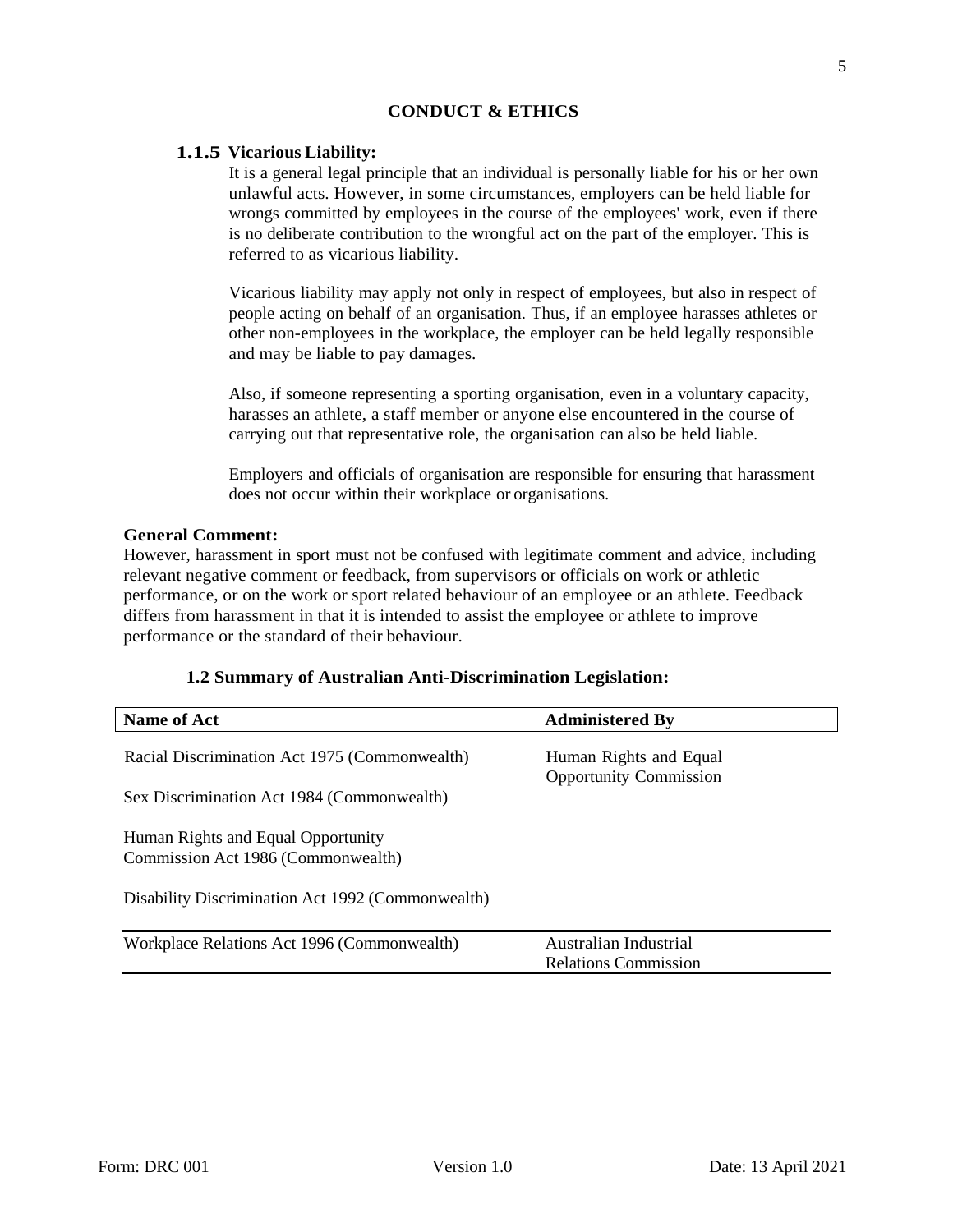#### **CONDUCT & ETHICS**

#### <span id="page-5-0"></span>**2. REQUIREMENTS**

As a member of DRC, you must meet the following requirements in regard to your conduct during any activity held by or under the auspices of DRC and in any role you hold within DRC.

- 2.1 Respect the rights, dignity and worth of others
- 2.2 Be fair, considerate and honest in all dealings with others
- 2.3 Be professional in and accept responsibility for your actions
- 2.4 Make a commitment to providing quality service
- 2.5 Demonstrate a high degree of individual responsibility especially when dealing with persons under 18 years of age, as your words and actions are an example
- 2.6 Be aware of, and maintain an uncompromising adhesion to DRC standards, rules, regulations and policies
- 2.7 Operate within the rules of shooting including national and international guidelines which govern DRC
- 2.8 Understand your responsibility if you breach, or are aware of any breaches of this Code of Conduct & Ethics
- 2.9 Do not use your involvement with DRC or its members to promote your own beliefs, behaviour or practices where these are inconsistent with those of DRC or its members
- 2.10 Avoid unaccompanied and unobserved activities with persons under 18 years of age, wherever possible
- 2.11 Refrain from any form of abuse towards others
- 2.12 Refrain from any form of harassment towards, or discrimination of, others
- 2.13 Provide a safe environment for the conduct of the activity
- 2.14 Show concern and caution towards others who may be sick or injured
- 2.15 Be a positive role model

#### <span id="page-5-1"></span>**3. WHO DOES IT COVER**

3.1 This document applies to all athletes, coaches, employees, administrators, officials, volunteers and members of the DRC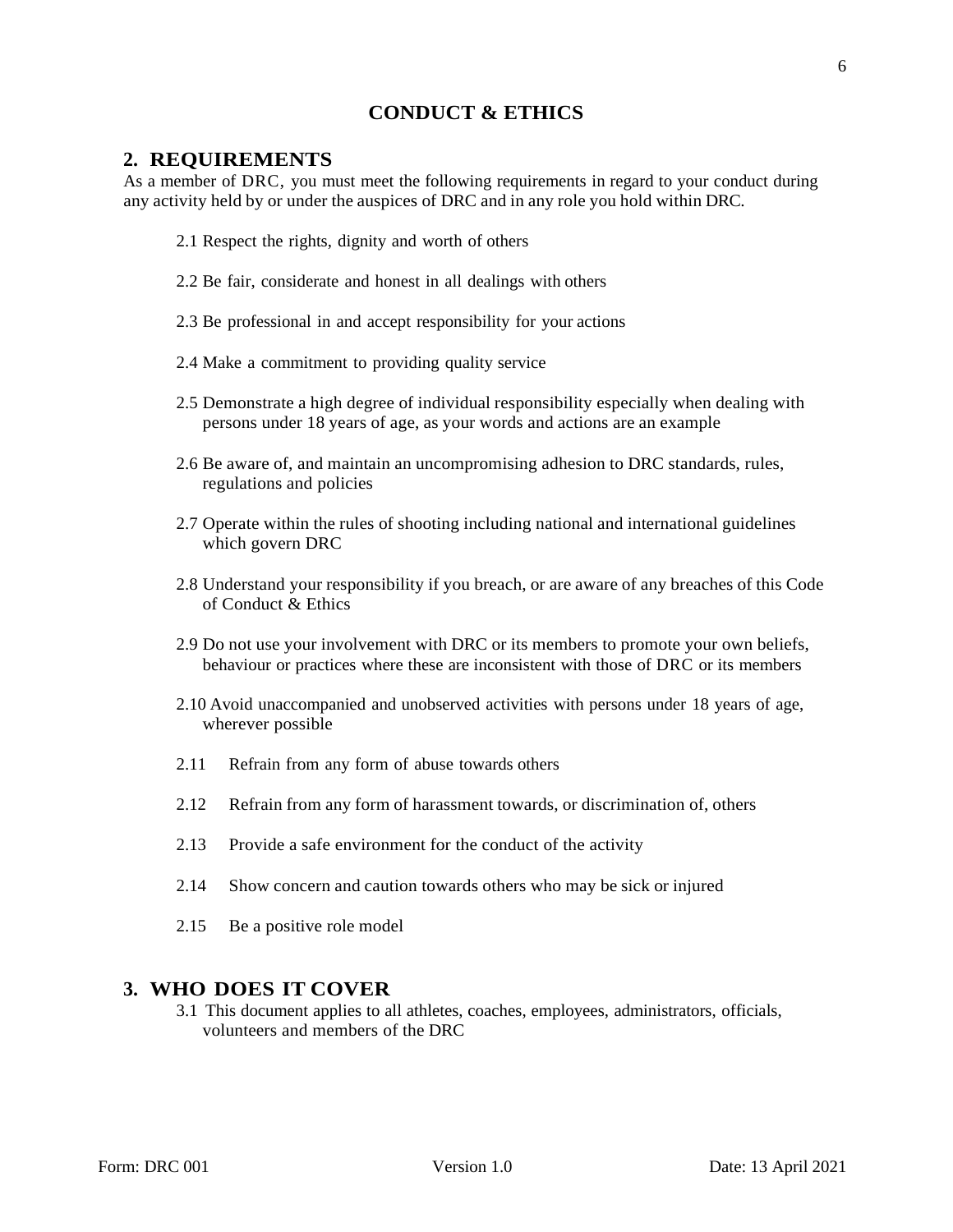#### <span id="page-6-0"></span>**4. STATUS**

- 4.1 This document forms part of the Policy of the DRC Incorporated
- 4.2 The Committee of the DRC may from time to time amend this document
- 4.3 It is the intent of this document to ensure the rights of the administrators, including appointed DRC coaches, team managers, captains and participants of their rights and obligations.

#### <span id="page-6-1"></span>**5. WHAT IS AN OFFENCE**

5.1 It is an offence under this document for any person to whom this document applies, to:

- 5.1.1 Engage in Harassment of another person/s in the course of, or arising out of (whether directly or indirectly), their role with DRC.
- 5.1.2 Engage in Discrimination against a person/s as set out in applicable federal or state legislation and as highlighted herein in this document

#### <span id="page-6-2"></span>**6. HOW TO MAKE A COMPLAINT**

- 6.1 Any person may make a complaint about a person to whom this document applies if they consider that person has, or may have, committed an offence and/or breached any part of this Policy
- 6.2 A complaint may be made in writing or verbally
- 6.3 A complaint may be made to
	- a) The Captain, or
	- b) any Committee member
- 6.4 Making a frivolous, vexatious or malicious complaint is an offence under this document and will be dealt with as set out in Item 10, Penalties.

#### <span id="page-6-3"></span>**7. COMPLAINT PROCESS**

- 7.1 If a person listed at 6.3 receives a complaint of harassment, discrimination or abuse he/she must ask whether the complainant wishes them to:
	- a) simply listen and advise the complainant about what their options are and what the complainant might do
	- b) act as a mediator between the complainant and the alleged offender to try and resolve the complaint, or
	- c) report the complaint to the Panel for it to be further investigated
- 7.2 Having determined the complainant's wishes above at 7.1, the person/s listed in 6.3 must;
	- a) act in accordance with the complainants wishes as set out in 7.1, and
	- b) keep the matter confidential and only discuss it with those people whom the complainant has authorised you to speak to about the complaint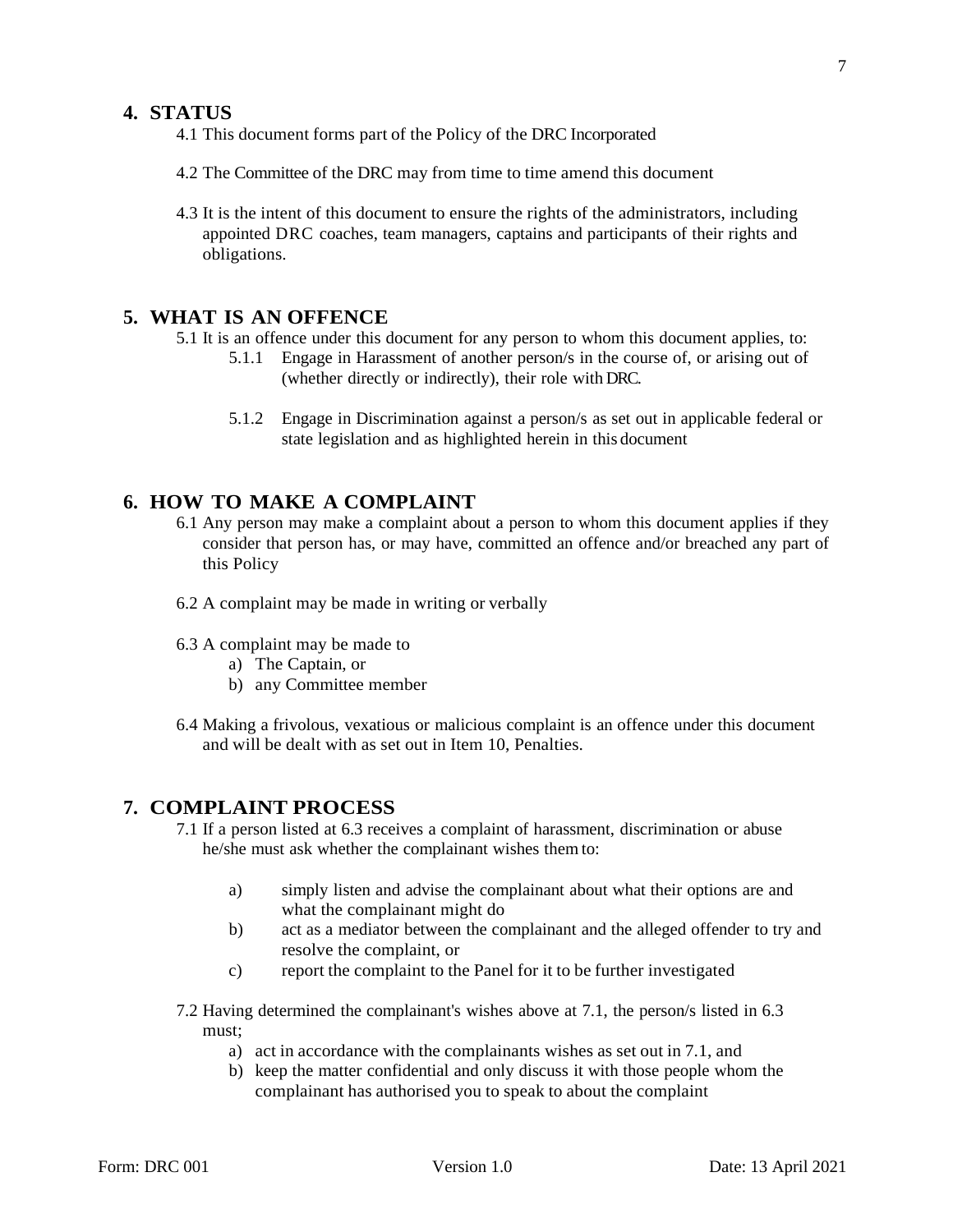8

#### <span id="page-7-0"></span>**8. INVESTIGATION AND HEARINGS**

8.1 Where a DRC Committee member receives:

- a) information from any source whatsoever (but which is not a Complaint), or
- b) a complaint which is reported by the Captain of DRC and/or the Chair, he/she shall follow the procedures as set out herewith;
- 8.1.1 Upon receipt of the information or a Complaint, investigate the matter as he/she thinks fit to ascertain whether in their opinion there is reasonable cause to suspect that an offence under this document has been committed;
- 8.1.2 If it is considered there is reasonable cause to suspect that an offence has been committed, he/she shall refer the matter to the Committee for resolution;
- 8.1.3 In addition, upon referral to the Committee, the Committee may in its discretion, where it considers there is a risk to the safety and welfare to the complainant or to others, order that the alleged offender be;
	- a) suspended from any role they hold with DRC or its members,
	- b) banned from any event or activities held by or under the auspices of DRC or its members.
	- c) required not to contact or in any way associate with the complainant or other person about whom the alleged offence relates;

pending the determination of the hearing;

8.1.4 The defendant may appeal a decision of the Committee

#### <span id="page-7-1"></span>**9. HOW TO APPEAL**

- 9.1 The defendant or the complainant in the proceedings may appeal a Decision of the Committee, in writing, within 14 days of notification, to the Captain of the DRC
- 9.2 The Committee [excluding any persons on the Panel] will re-hear the complaint within 21 days of notice of appeal
- 9.3 Their decision will be final and binding on the parties and no recourse will be heard

#### **10. PENALTIES**

- 10.1 Penalties that may be imposed under this Code include:
	- 10.1.1 requiring the defendant to attend counselling to address his/her behaviour;
	- 10.1.2 termination of the appointment to the role in which the defendant holds with the DRC;
	- 10.1.3 the payment of compensation to the complainant and/or others who were subject to the behaviour committed by the defendant;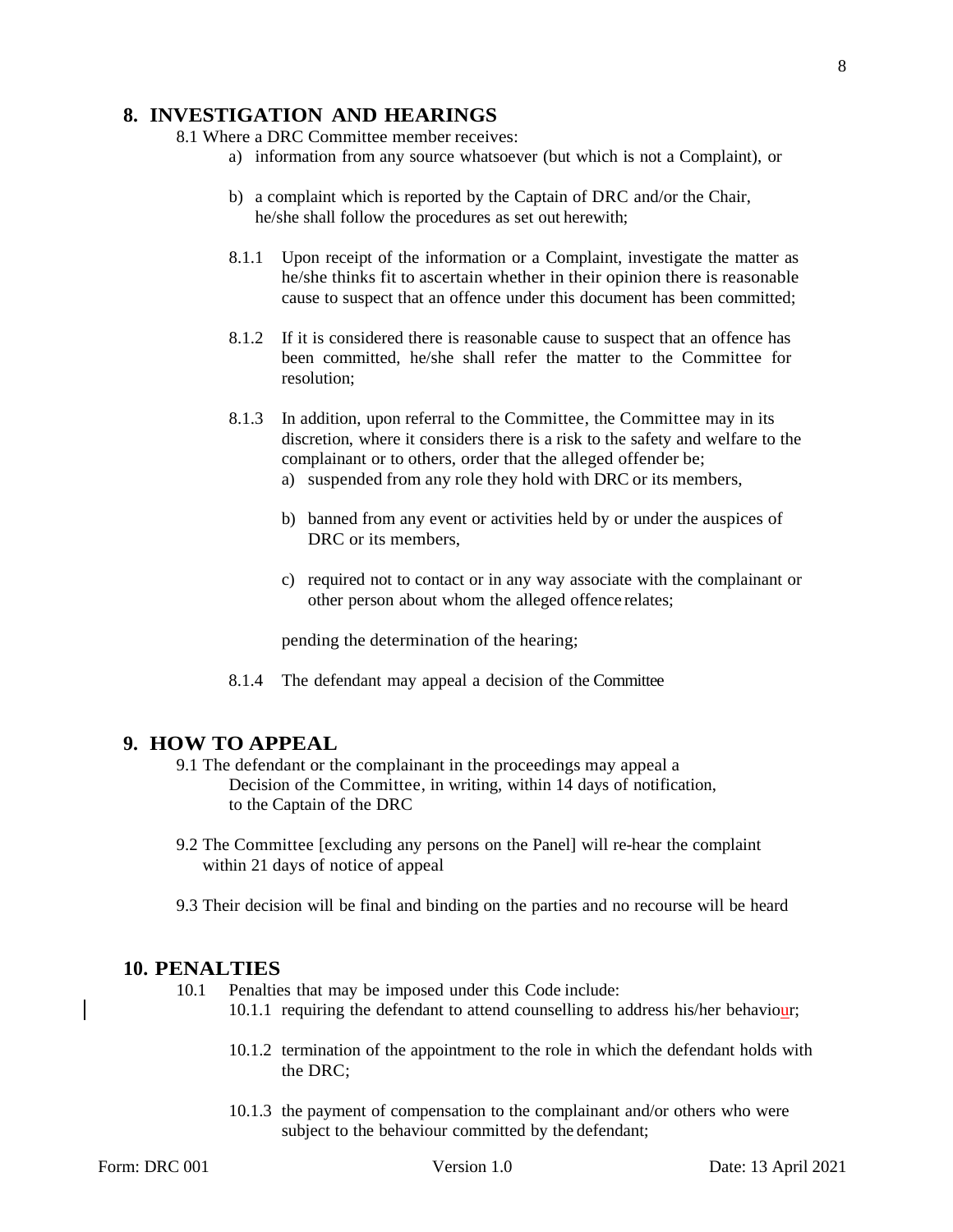- 10.1.4 in the case of an Accredited Coach, de-register such accreditation for a period or indefinitely;
- 10.1.5 the withdrawals of any awards, placings, records won in any event and competitions conducted by or under auspices of DRC or the Members from the date the offence was committed, and,
- 10.1.6 require the defendant to repay all or part of any financial assistance (excluding any fee for service, wages or expenses) given to them by DRC or the Member, the Australian Sports Commission or any federal or State funding agency from the date the offence was committed.
- 10.2 If a penalty is imposed, the Captain of the DRC shall notify every Member of such penalty. Each member is required to use its best endeavours to notify its members of such penalty.
- 10.3 Any penalty imposed shall be recognised and enforced by every member of NRAA, the failure to do so under this document is an offence.
- 10.4 The Complainant understands and accepts that should they decide to take the matter further, any costs incurred by them will be at their expense. It is further understood that should their complaint be dismissed they agree to meet any costs incurred by the NRAA to defend their actions.

#### <span id="page-8-0"></span>**11. DEFINITIONS**

"The Committee" consists of those persons elected by the members in accordance with the DRC Constitution The Panel" consists of three persons who are not necessarily Committee members but elected by the Committee for the purpose of this Code "Member" represents a member pursuant to the DRC Constitution "Captain" means the Captain/Chairman of the DRC Incorporated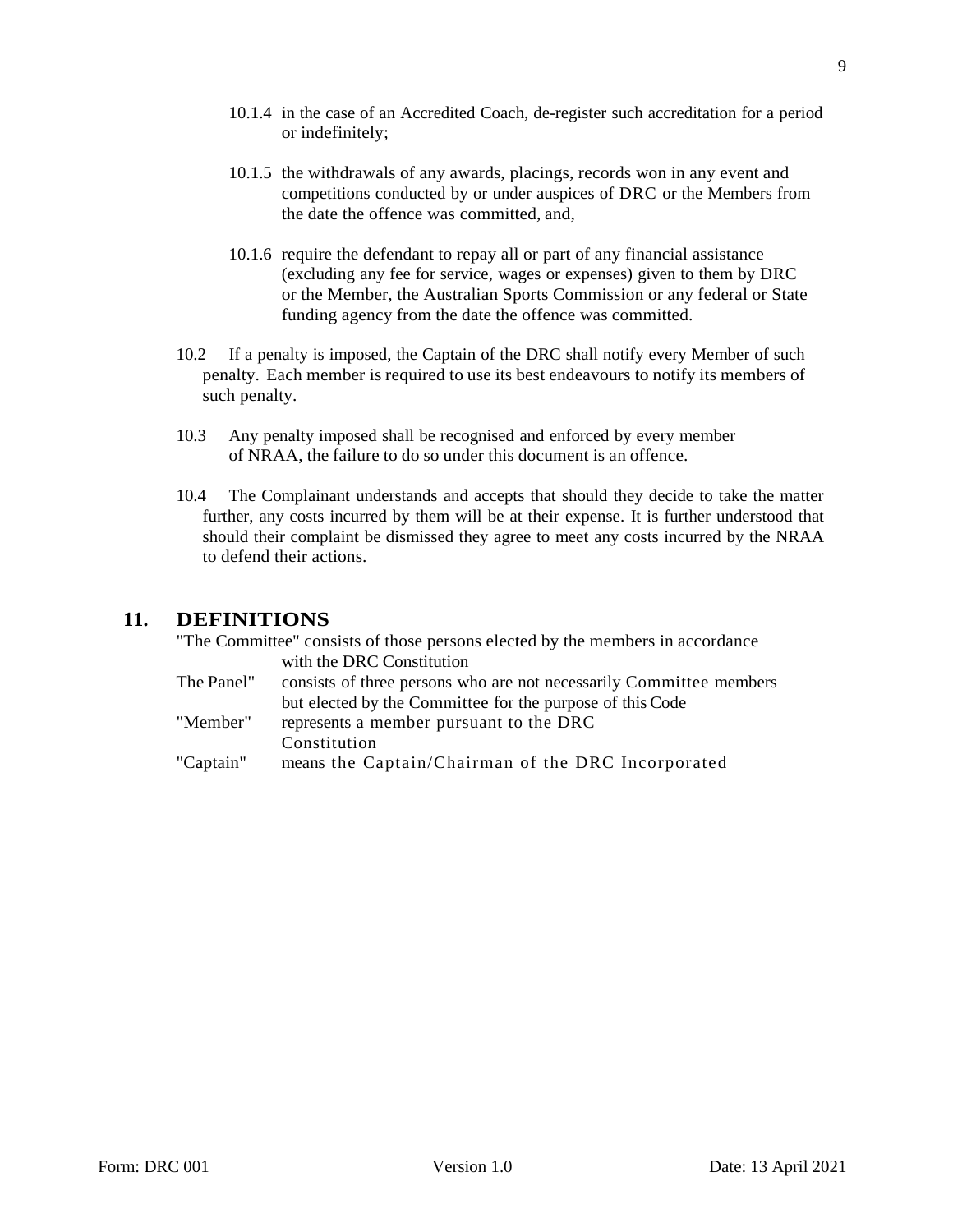

#### **DECLARATION**

#### **CODE OF CONDUCT & ETHICS**

<sup>I</sup> ................................... [Please print Full Name] of ..................................

HAVE READ AND UNDERSTAND THE DRC CODE OF CONDUCT & ETHICS DOCUMENT

AND AGREE TO ABIDE BY THE CONDITIONS.

............ [Signature]

............ [Date]

............. [Witness]